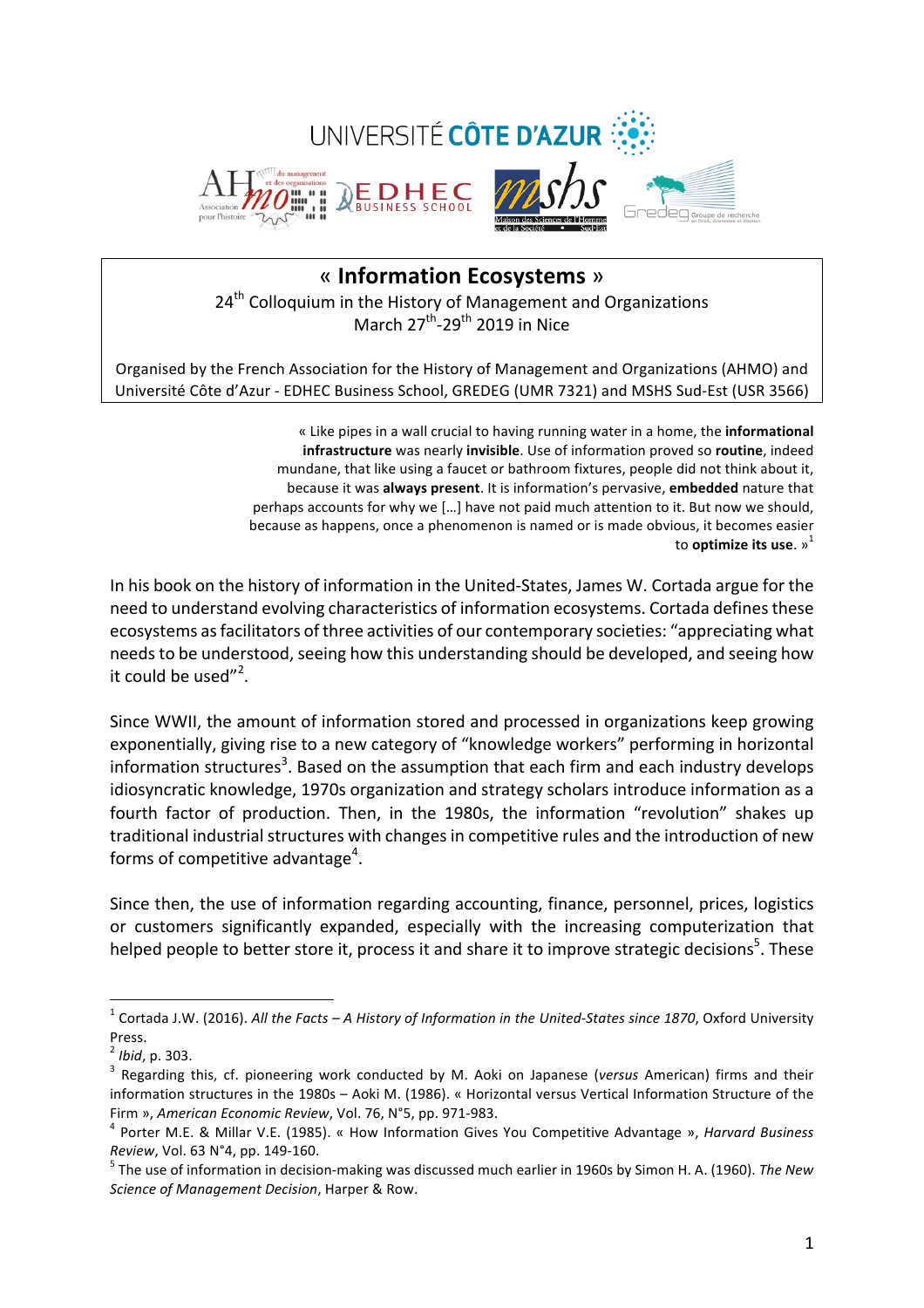recent changes led to new forms of science that became necessary in assisting professional managers' decisions and to develop new knowledge-based approaches.

The  $24<sup>th</sup>$  Colloquium in the History of Management and Organizations aims to generate a historical perspective to our understanding of the use of these different forms of information for organizations. Papers in line with four sub-themes are particularly welcomed:

- **The evolution of the use of information for organizations:** While accounting information is often considered as one of the first languages in organisations, other accounts (relative to finance, personnel, price, logistics and customers) appeared relevant to store with the aim to assist decisions and strategic choices made by firms. What have these evolutions been? For which types of information? And for what aim ?
- The history of scientific knowledge and its diffusion in management and organisation studies: The rise of information in organisations coincide with the professionalization of managers who express the need to formalise and transfer their managerial knowledge. The diffusion of knowledge in accounting<sup>6</sup>, finance<sup>7</sup>, marketing<sup>8</sup>, human resources management $^9$ , logistics<sup>10</sup> or strategy<sup>11</sup> attracted scholars' attention. What trajectories have taken these diffusions ? For which type of knowledge ? In which institutional contexts ?
- **The account of information as an intangible asset in organisations :** given the immaterial nature of information and tacit knowledge, the challenge to transform this asset in value creation has long questioned scholars. Currently, the idea to rematerialise or to make more visible these information infrastructures lead to new issues and to new research avenues aligned with sociological oriented approaches dealing with materiality in organisations. Concerns related to security and standardization could also be considered $^{12}$ .
- **Digital transformation and new forms of value for information :** Considered by some scholars as a fourth industrial revolution, current digital transformation is seen as a phenomenon based on unprecedented technological changes such as artificial intelligence, virtual reality and Internet of Things. The consequences of these technological innovations, despite being very uncertain regarding their social impacts, put the user at the heart of innovation processes providing value to his personal data and shaking traditional business models. To what extent are these current

<sup>&</sup>lt;sup>6</sup> Lamendour E. & Lemarchand Y. (2015). « La magie du chiffre », *Entreprises et Histoire*, N°79.<br><sup>7</sup> Hautcoeur P.-C. & Riva A. (2012). « The Paris Financial Market in the Nineteenth Century : Complementarities and competition in microstructures », Economic History Review, Vol. 65, N°4, pp. 1326-1353.<br><sup>8</sup> Cochoy F. (1999). *Une histoire du marketing – discipliner l'économie de marché*, La Découverte.<br><sup>9</sup> Collings D.G. & Wood G. (

*de Gestion, pp. 143-159.*<br><sup>12</sup> Murphy C.N. & Yates J. (2009). *The International Organization for Standardization (ISO): Global Governance* 

*through Voluntary Consensus*, Routledge.